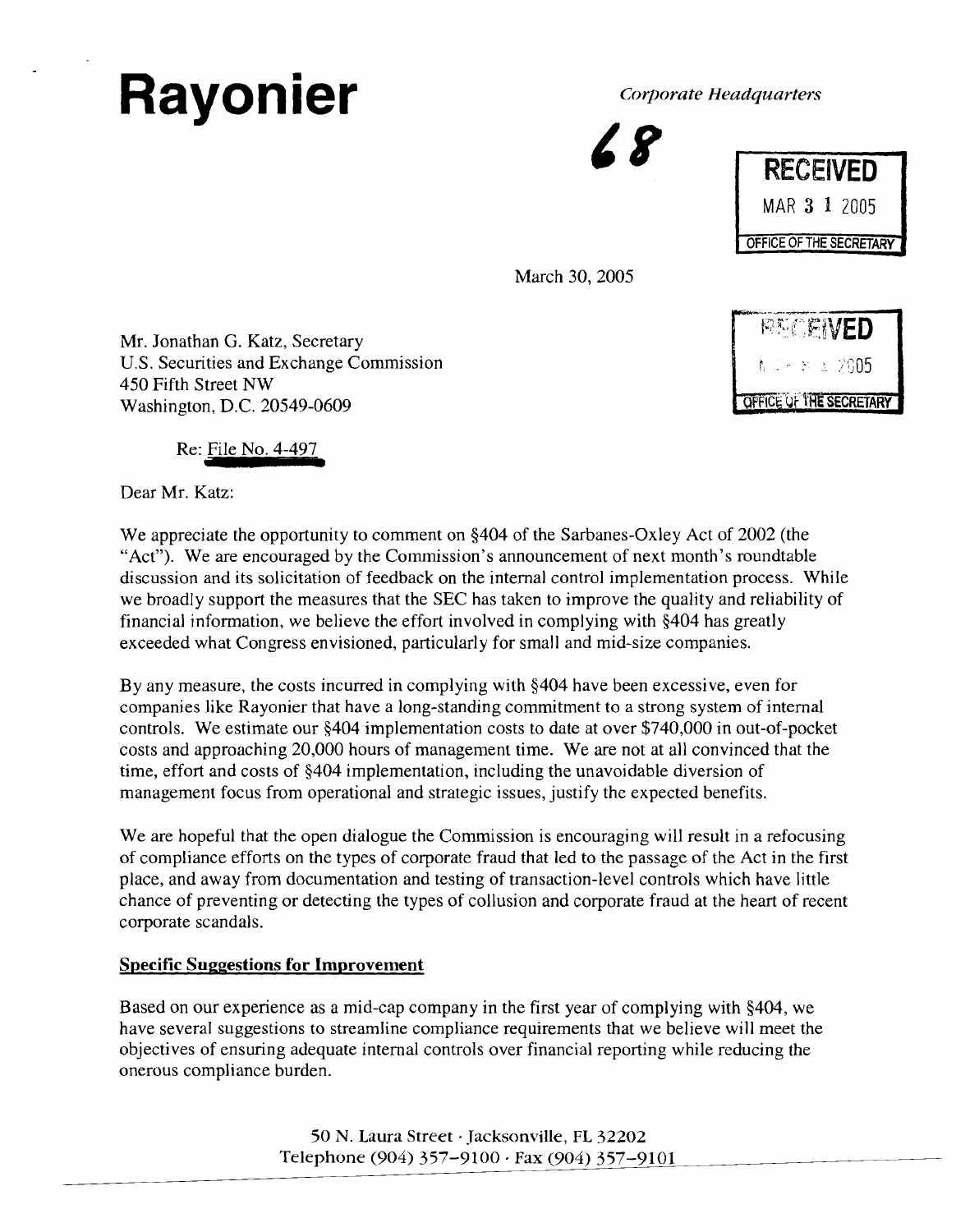U.S. Securities and Exchange Commission Re: File No. 4-497 March 30,2005 Page 2

### **Risk-Based Approach**

The corporate financial reporting failures of the last few years were ethical failures on the part of senior management, where earnings management and other pressures led to overrides of closing controls, improper revenue recognition, deferral of costs on a massive scale, or misrepresentations of the substance of major transactions. The problems were not with controls over routine transactions and processes in areas such as production costs, inventory, disbursements, receipts, payroll, IT and routine revenue recognition. However, the compliance processes required by the detailed implementing requirements of PCAOB Auditing Standard No. 2 have driven much of the compliance effort toward documenting and testing controls around lower risk, routine areas.

Like most companies, Rayonier identified hundreds of "key controls" under \$404 for our material business units and accounts. Although our risk assessments indicated a very low probability that controls in our routine areas were not effective, we were nonetheless required to prepare extensive documentation, test the effectiveness of the controls, and pay for our independent auditor to re-test those controls.

The effort and cost of compliance could be substantially reduced with little risk by permitting more of a risk-based approach, allowing companies to use the results of the exhaustive testing performed initially as a baseline to focus management's assessment and audit testing going forward. Under such an approach, companies and their independent auditors would identify the critical controls over areas involving control environment, substantial management judgment, complex transactions, financial closing and consolidation, and other key areas that could have a material impact on the financial statements and focus their assessments on those areas. Testing of controls identified as lower risk could then be evaluated through inquiry as to changes, limited walkthroughs and periodic detailed testing on a rotational basis, all utilizing the extensive testing performed in the first year as a baseline.

It should also be noted that the large accounting firms have developed guidelines for sample sizes and scope of testing for controls performed daily, weekly, quarterly and annually, and that these guidelines seem to have become a minimum benchmark for testing all controls, regardless of risk or the possible adequacy of audit evidence that can be gained through walkthroughs. We suggest that PCAOB audit standards be clarified to provide for more auditor latitude such that detailed testing of some minimum number of sample transactions may not be necessary for every \$404 control, particularly when prior year results were good, when there have been no changes in the control, and the risk of ineffectiveness is low.

#### **Increase Materiality**

PCAOB Audit Standard No. 2 defines "significant deficiencies" as control deficiencies involving more than a *remote* likelihood of *a more than inconsequential* misstatement. Significant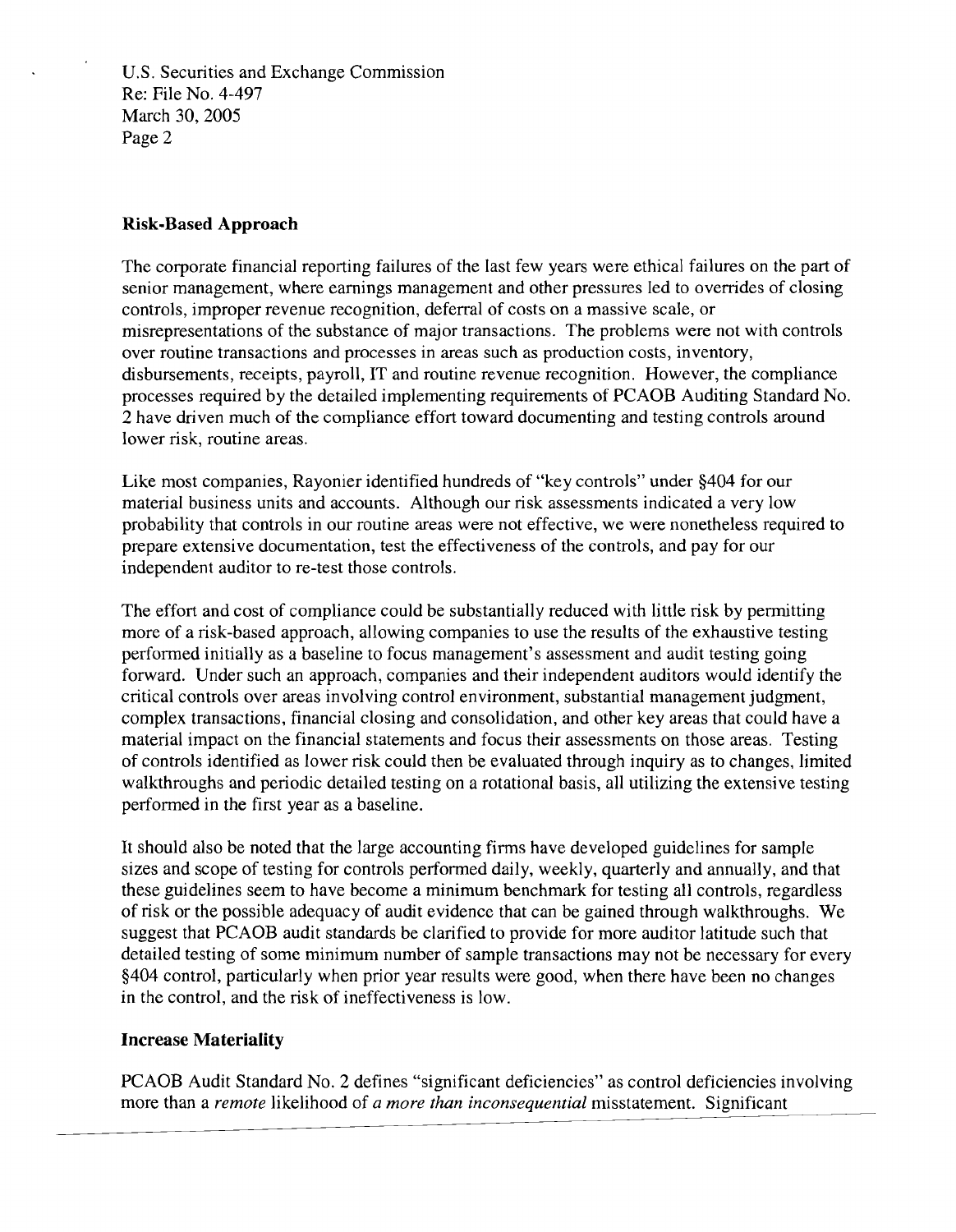U.S. Securities and Exchange Commission Re: File No. 4-497 March 30,2005 Page 3

deficiencies that remain uncorrected after "some reasonable period of time" are presumed to be "material weaknesses".

These definitions require the application of professional judgment in determining materiality. We have noted that some audit firms and their clients have used 20% of overall materiality, or 1% of income before taxes as a materiality threshold for significant deficiencies. In practice, this threshold requires companies, audit firms, and boards to spend a great deal of time formally communicating, reviewing and resolving issues that shareholders would almost certainly not deem worthy of such effort.

As reported in Compliance Week's *An Analysis* Of *The (Nan) Impact of SOX 404,* dated March 8, 2005, most companies that have reported material weaknesses in their internal controls are getting "a pass from investors." This may well be a result of "disclosure overload," driven at least in part by the low materiality and probability thresholds. When so many large, wellestablished companies are making such disclosures, investors begin to discount the importance of a "clean" internal control report to the long-term success of a company, further reducing the value of an internal control audit opinion and its related disclosures.

## **Audit Opinion on Internal Controls over Financial Reporting**

Section 404 requires only that a company's independent auditor attest to management's assessment of internal controls over financial reporting. However, PCAOB Auditing Standard No. 2 requires the auditor not only to report on management's assessment, but also to express their own opinion directly on the effectiveness of internal control over financial reporting. The PCAOB has indicated that it believes there is no difference in the level of work performed or assurance obtained by the auditor when expressing an opinion on management's assessment or when expressing an opinion directly on the effectiveness of controls. Our experience would very much indicate otherwise. We believe that, as a practical matter, the requirement that the independent auditor express an opinion directly on the controls drives much more extensive audit work and resulting costs than if the auditor were required to only attest to management's assessment.

We believe that a modification to the auditing standard to provide, consistent with the language of \$404, that the independent auditor limit their evaluation to management's process of assessment (supported by selected re-testing of management's testing and other independent corroborative testing) would substantially decrease compliance costs while remaining true to the original intent of \$404.

#### **Encourage Informal Consultation with Independent Auditors on Complex Accounting Issues**

With the complexity of many accounting and disclosure issues, the quality of financial reporting is strengthened when companies are able to consult with and utilize the expertise of their independent auditors. However, the requirements of PCAOB Auditing Standard No. 2 for the